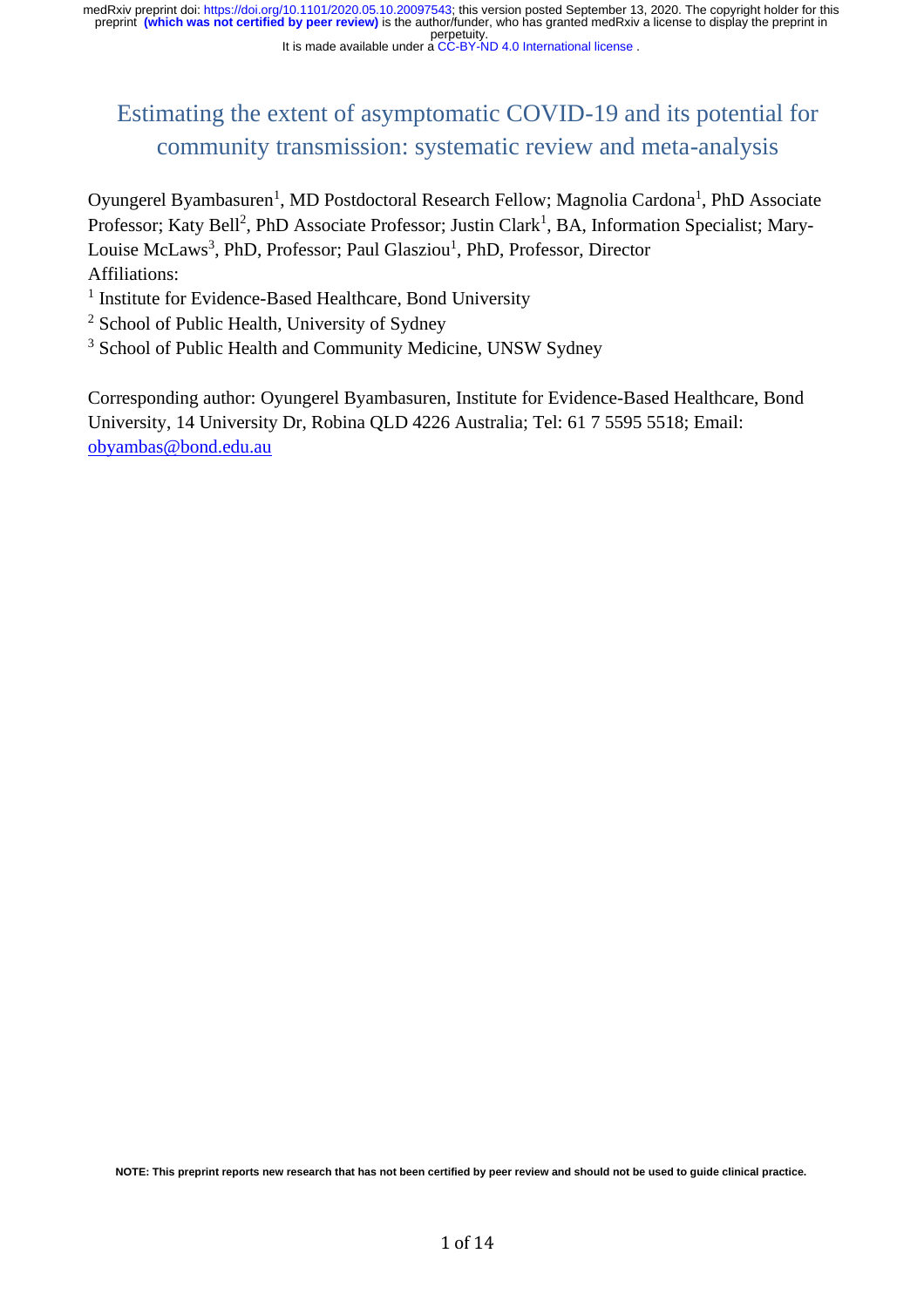## Abstract

**Background:** The prevalence of true asymptomatic COVID-19 cases is critical to policy makers considering the effectiveness of mitigation measures against the SARS-CoV-2 pandemic. We aimed to synthesize all available research on the asymptomatic rates and transmission rates where possible.

**Methods:** We searched PubMed, Embase, Cochrane COVID-19 trials, and Europe PMC (which covers pre-print platforms such as MedRxiv). We included primary studies reporting on asymptomatic prevalence where: (a) the sample frame includes at-risk population, and (b) there was sufficiently long follow up to identify pre-symptomatic cases. Meta-analysis used fixed effect and random effects models. We assessed risk of bias by combination of questions adapted from risk of bias tools for prevalence and diagnostic accuracy studies.

**Results:** We screened 2,454 articles and included 13 low risk-of-bias studies from seven countries that tested 21,708 at-risk people, of which 663 were positive and 111 were asymptomatic. Diagnosis in all studies was confirmed using a RT-PCR test. The proportion of asymptomatic cases ranged from 4% to 41%. Meta-analysis (fixed effect) found that the proportion of asymptomatic cases was 17% (95% CI: 14% - 20%) overall; higher in aged care 20% (14% - 27%), and lower in non-aged care 16% (13% - 20%). Five studies provided direct evidence of forward transmission of the infection by asymptomatic cases. Overall, there was a 42% lower relative risk of asymptomatic transmission compared to symptomatic transmission (combined Relative Risk: 0.58; 95% CI 0.335-0.994, p=0.047).

**Discussion:** Our estimates of the prevalence of asymptomatic COVID-19 cases and asymptomatic transmission rates are lower than many highly publicized studies, but still sufficient to warrant policy attention. Further robust epidemiological evidence is urgently needed, including in sub-populations such as children, to better understand the importance of asymptomatic cases for driving spread of the pandemic.

**Funding:** OB is supported by NHMRC Grant APP1106452. PG is supported by NHMRC Australian Fellowship grant 1080042. KB is supported by NHMRC Investigator grant 1174523. All authors had full access to all data and agreed to final manuscript to be submitted for publication. There was no funding source for this study.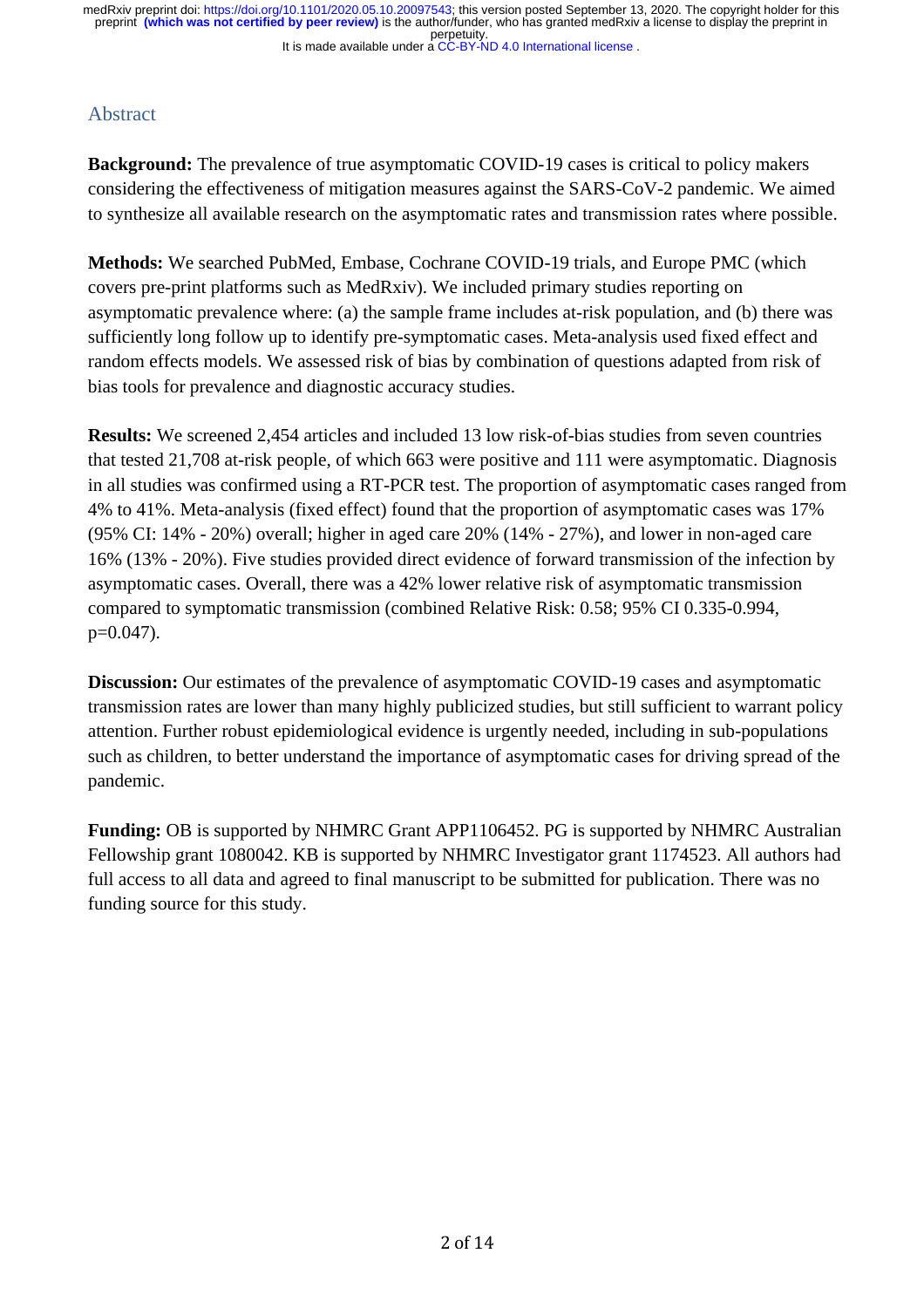It is made available under a [CC-BY-ND 4.0 International license](http://creativecommons.org/licenses/by-nd/4.0/) . perpetuity. preprint **(which was not certified by peer review)** is the author/funder, who has granted medRxiv a license to display the preprint in medRxiv preprint doi: [https://doi.org/10.1101/2020.05.10.20097543;](https://doi.org/10.1101/2020.05.10.20097543) this version posted September 13, 2020. The copyright holder for this

# Introduction

Asymptomatic cases of any infection are of considerable concern for public health policies to manage epidemics. Such asymptomatic cases complicate the tracking of the epidemic, and prevent reliable estimates of transmission, tracing, and tracking strategies for containing an epidemic by isolating and quarantining. This has been a significant concern for the current COVID-19 pandemic.(1)

The possibility of asymptomatic transmission of COVID-19 cases was first raised by a case report in China where a traveler from Wuhan was presumed to have transmitted the infection to 5 other family members in other locations while she remained asymptomatic for the entire 21-day follow-up period.(2) Subsequently a number of other reports confirmed not only the possibility but began quantifying the potential proportions. For example, the outbreak on the Diamond Princess cruise ship(3) demonstrated a substantial proportion of asymptomatic cases after widespread testing of those on board the ship. An early rapid review by the Centre for Evidence Based medicine in Oxford(4) found that the estimated proportion of asymptomatic COVID-19 cases ranged from 5% to 80%. However, many of the identified studies were either poorly executed or poorly documented, making the validity of these estimates questionable.

We therefore sought to identify all studies that had attempted to estimate the proportion of asymptomatic COVID-19 cases, select those with low risk of bias, and synthesize these to provide an overall estimate and potential range. We also aimed to estimate the rate of forward transmission from asymptomatic cases if sufficient data were found.

# **Methods**

We conducted a systematic review and a meta-analysis using enhanced processes with initial report completed within two weeks, using daily short team meetings to review the progress, plan next actions, and solve discrepancies and other obstacles.(5) We also used locally developed open access automation tools and programs such as the Polyglot Search Translator, SearchRefiner, and the SRA Helper to design, refine and convert our search strategy for all the databases we searched and to speed up the screening process.(6) We searched PROSPERO database to rule out existence of a similar review; searched PubMed, Embase, Cochrane COVID-19 trials for published studies, and Europe PMC for pre-prints from January 2019 to 20 Jul 2020. A search string composed of MeSH terms and words was developed in PubMed, and was translated to be run in other databases using the Polyglot Search Translator. The search strategies for all databases are presented in Supplement 1. We also conducted forward and backward citation searches of the included studies in the Scopus citation database.

We restricted publication types to reports of primary data collection released in full (including preprints) with sufficient details to enable a risk of bias assessment and contacted authors for clarifications on follow-up times and sampling frames. We anticipated cross-sectional prevalence surveys with follow up, and cohort studies would be the bulk of eligible reports. No restrictions on language were imposed. We excluded studies for following reasons: sampling frame in part determined by presence or absence of symptoms; no or unclear follow up; no data on asymptomatic cases; single case study/small cluster; modelling or simulation studies (but sources of real data were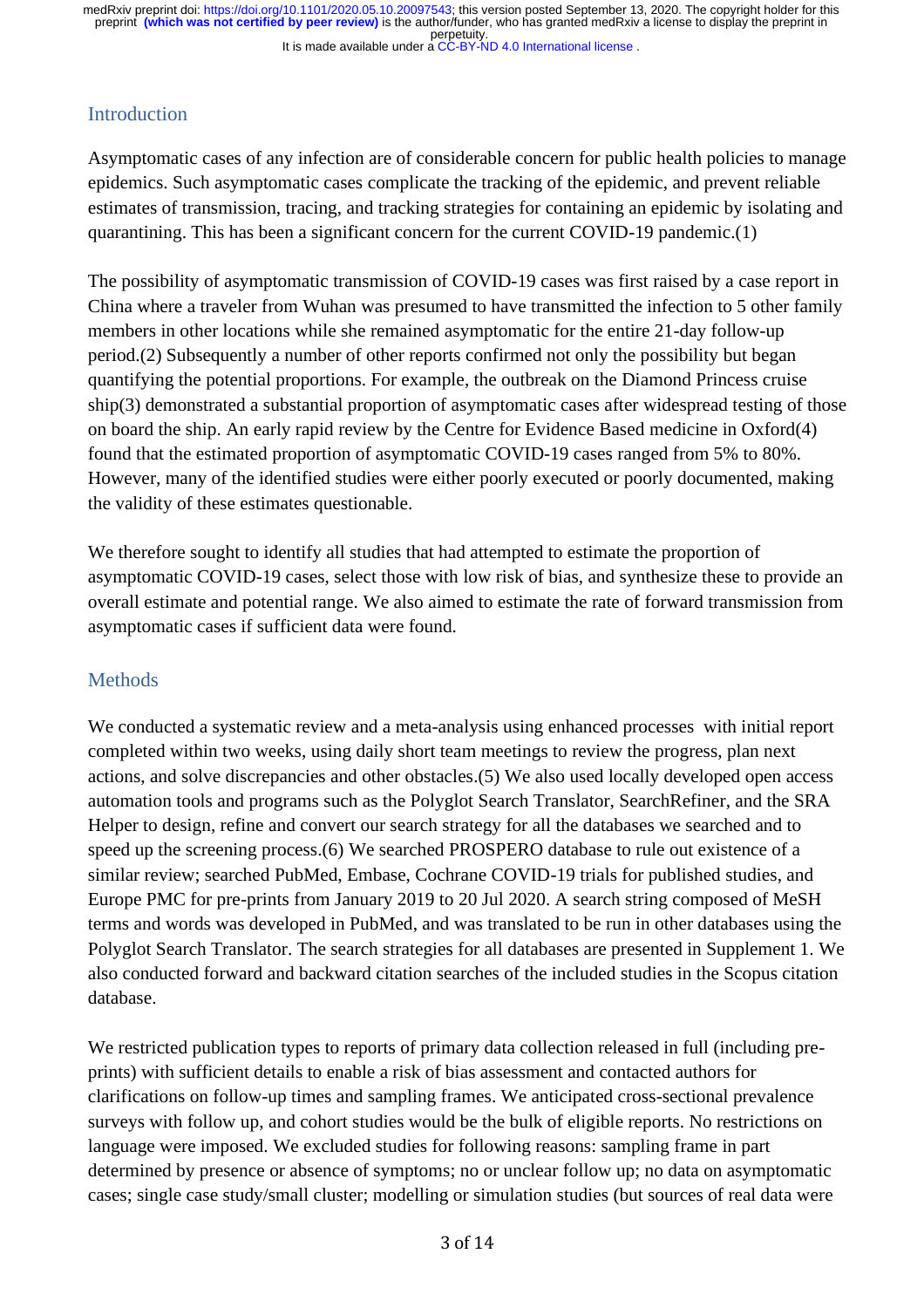perpetuity. preprint **(which was not certified by peer review)** is the author/funder, who has granted medRxiv a license to display the preprint in medRxiv preprint doi: [https://doi.org/10.1101/2020.05.10.20097543;](https://doi.org/10.1101/2020.05.10.20097543) this version posted September 13, 2020. The copyright holder for this

It is made available under a [CC-BY-ND 4.0 International license](http://creativecommons.org/licenses/by-nd/4.0/) .

checked for possible inclusion); non-SARS-CoV-2 virus study; antiviral treatment studies; study protocols, guidelines, editorials or historical accounts without data to calculate primary outcomes.

### **Participants**

We included studies of people of any age where: all those at-risk of contracting SARS-CoV-2 virus were tested regardless of presence or absence of symptoms; diagnosis was confirmed by a positive result on a real-time reverse transcription polymerase chain reaction (RT-qPCR); and all cases had a follow up period of at least 7 days to distinguish asymptomatic cases from pre-symptomatic cases (Figure 1).





#### **Outcomes**

Our primary outcome was proportion of all people with SARS-Cov-2 infection who were completely asymptomatic at the time of test and throughout the follow up period, where the denominator included all tested individuals in the study sample whose result was positive, and the numerator included those who tested positive and had no symptoms. Our secondary outcome was estimate of onward transmission of the infection from asymptomatic cases.

#### **Study selection and screening**

Two authors (OB and MC) independently screened titles, abstracts, and full texts according to eligibility criteria. All discrepancies were resolved via group discussion with the other authors. Reasons for exclusion were documented for all full text articles deemed ineligible (Supplement 2) see PRISMA diagram (Figure 2).

#### **Data extraction**

Three authors (OB, MC, KB) used a Microsoft Excel form to extract the following information:

- 1. Methods: study authors, year of publication, country, publication type, duration of study, duration of follow-up
- 2. Participants: sample size, age (mean or median; range), setting (community, province, aged care facility, hospital, screening clinic), presence or absence of symptoms, test results.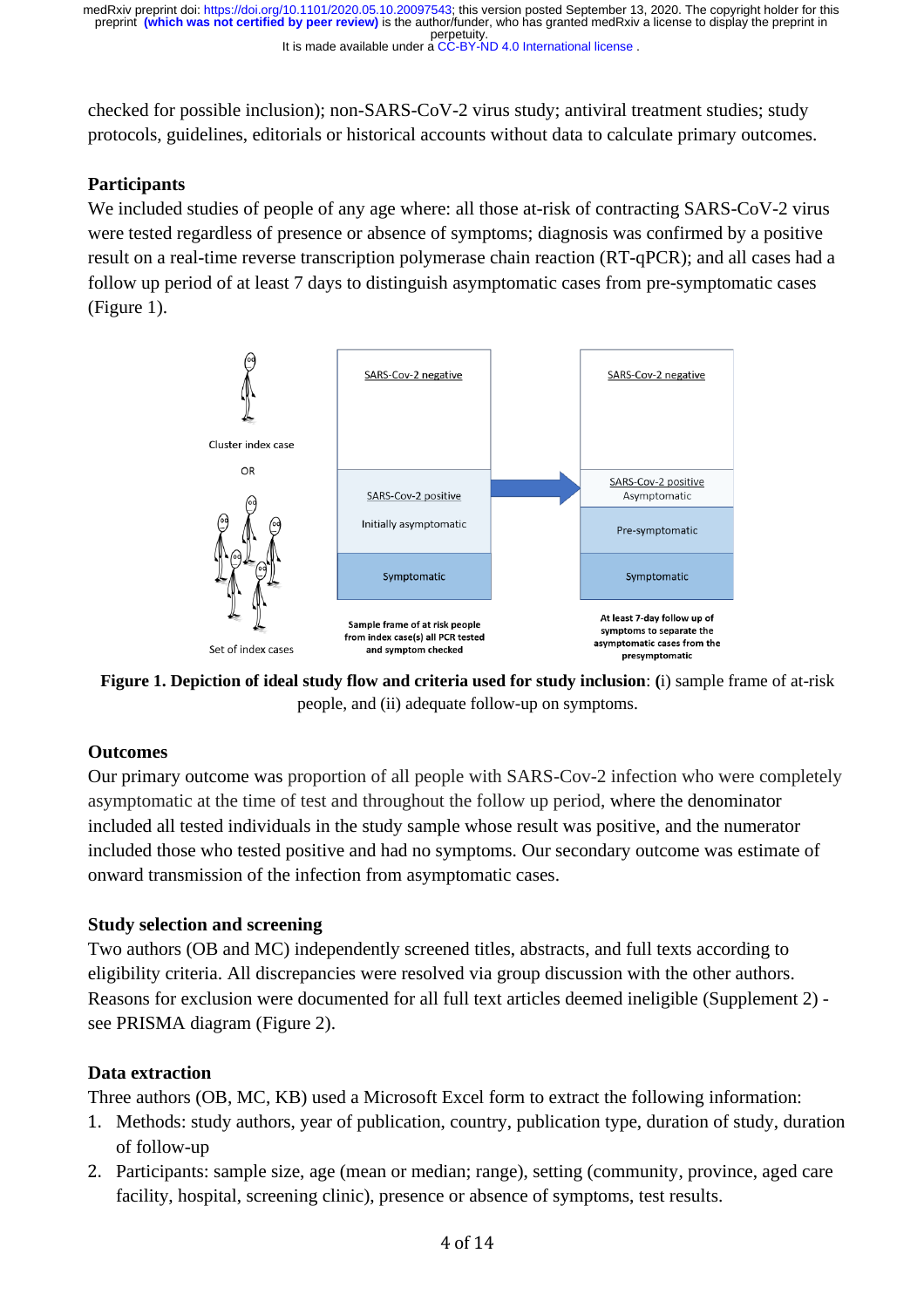3. History of illness and diagnosis: Type of test, numerator, denominator/sampling frame, proportion of asymptomatic, mild symptomatic, or symptomatic subjects, and number or proportion of people infected by the asymptomatic case.

Case definition: Asymptomatic: confirmed via any testing specified above with report of no symptoms for the duration of sufficient follow-up to differentiate from pre-symptomatic cases. Exposure: contact with a confirmed case or potential contact of another pre-symptomatic person (e.g. came from an endemic area or linked with an infected traveler). The World Health Organization (WHO) recommends that "for confirmed asymptomatic cases, the period of contact is measured as the 2 days before through the 14 days after the date on which the sample was taken which led to confirmation".(7)

### **Risk of bias assessment**

Three authors (OB, MC, KB) assessed the risk of bias of potentially includable studies. We used a combination of risk of bias tools for prevalence studies(8) and diagnostic accuracy(9) and adapted the key signaling questions on sampling frame, ascertainment of infectious disease status, acceptability of methods to identify denominators, case definition of asymptomatic for the numerator, and length of follow up, as shown in Table 2 and in Supplement 3 in full.

### **Data analysis**

We estimated the proportion of COVID-19 cases who were asymptomatic for each included study population, assuming a binomial distribution and calculating exact Clopper–Pearson confidence intervals. We then pooled data from all included studies using (1): fixed effects meta-analysis and (2): random effects meta-analysis. All analyses were conducted using SAS 9.4; the FREQ procedure was used for individual studies and the fixed effect meta-analysis; the NLMIXED procedure was used for the random effects meta-analysis.

We also meta-analyzed the forward transmission rates from asymptomatic and symptomatic cases where there was sufficient data and report the pooled relative risk comparing the two. We planned to undertake subgroup analysis for age (between studies, and within studies where age was reported separately for asymptomatic and symptomatic cases). As only studies deemed to be of high quality on items 1 and 2 after risk of bias appraisal were included in the analysis, no sensitivity analysis of high versus low quality studies was undertaken. Instead, we did a sensitivity analysis where we omitted studies with follow-up duration of less than 14 days.

## Results

Two thousand four hundred and fifty-four articles were screened for title and abstract and 161 fulltext articles assessed for inclusion (Figure 2). Major reasons for exclusion were inadequate sampling frame and insufficient follow-up time to accurately classify the asymptomatic cases. Full list of excluded studies with reasons is presented in Supplement 2. Thirteen articles − nine published and four preprints – from seven countries (China (4), United States of America (USA) (4), Taiwan (1), Brunei (1), Korea (1), France (1) and Italy (1)) that tested 21,708 close contacts of at least 849 confirmed COVID-19 cases, of which 663 were positive and 111 were asymptomatic, met eligibility criteria for the estimation of the primary outcome. (10-22)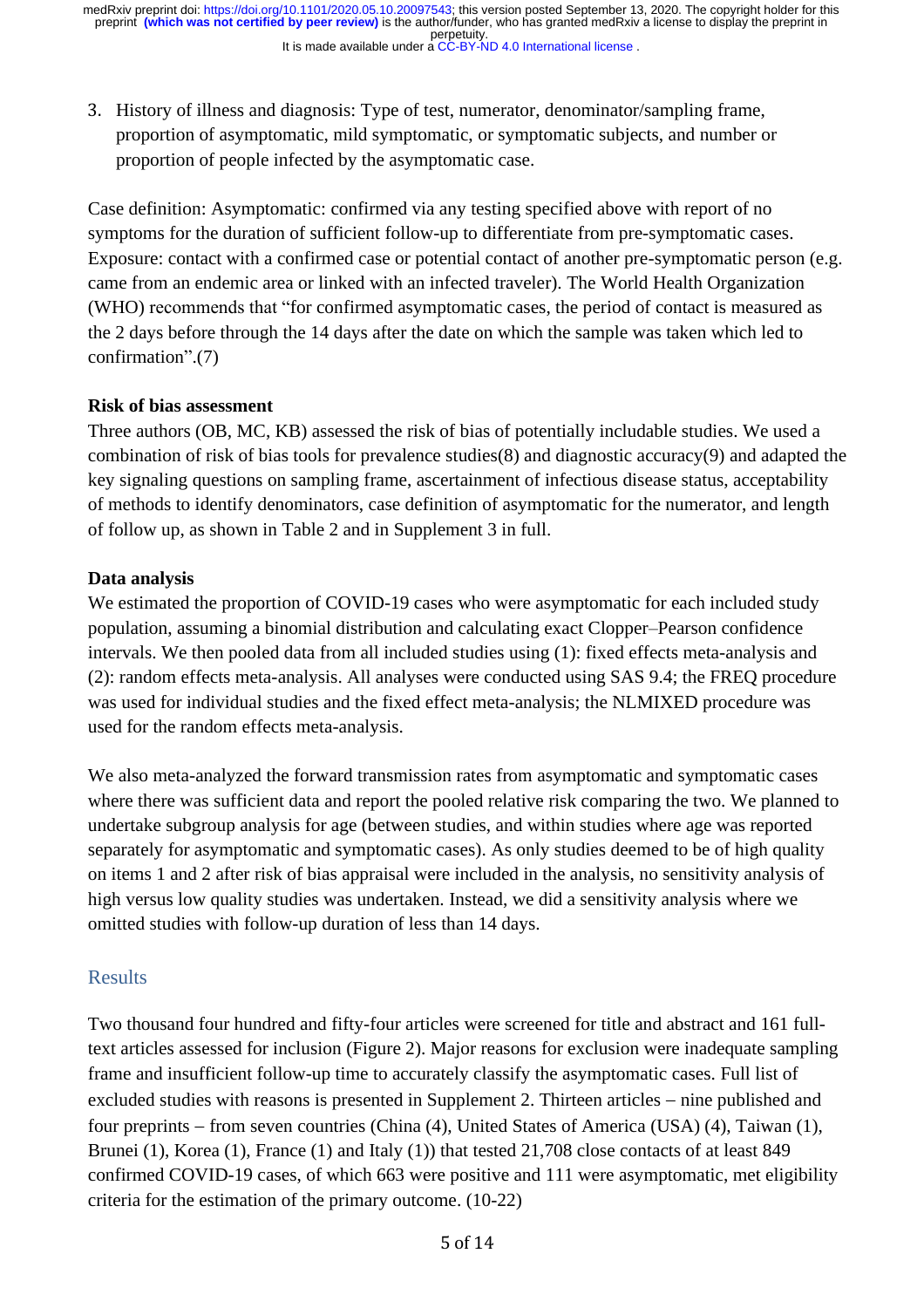perpetuity. preprint **(which was not certified by peer review)** is the author/funder, who has granted medRxiv a license to display the preprint in medRxiv preprint doi: [https://doi.org/10.1101/2020.05.10.20097543;](https://doi.org/10.1101/2020.05.10.20097543) this version posted September 13, 2020. The copyright holder for this

It is made available under a [CC-BY-ND 4.0 International license](http://creativecommons.org/licenses/by-nd/4.0/) .



**Figure 2. Screening and selection of articles** 

Their sampling frames included residents of skilled nursing facilities (SNF) (10, 12, 15, 19, 20); high-risk close contacts of confirmed COVID-19 cases (11, 13, 14, 17, 18, 21); and a whole district surveillance program in Italy (16). The demographic characteristics (Table 1) indicate that most of the tested individuals were adults, with mean age over 75 years in the five SNF studies and mean over 31 years in the non-aged care studies. The proportions of children and young people (0-20 years) ranged from 6% to 23.5%.

Diagnosis in all studies was confirmed via RT-PCR and in two cases supplemented with radiological evidence(17, 21). Testing of individuals within the study sample varied across settings but was generally very high: all contacts regardless of symptoms $(11, 13, 14, 17, 18, 21)$ ;  $>97\%$  of SNF residents(10, 12, 15, 19, 20) and 85.9% of an entire town(16). Length of follow-up for monitored individuals in the SNF studies was 7-30 days(10, 12, 15, 19, 20); 14 days for the Bruneian(13), Taiwanese(14), Korean(18) and Chinese close contacts(17, 22); 7-14 days in the Italian community(16); 12 days for 95% of all contacts in the Shenzhen community surveillance(11), and 16±6 days in Liaocheng, China(21).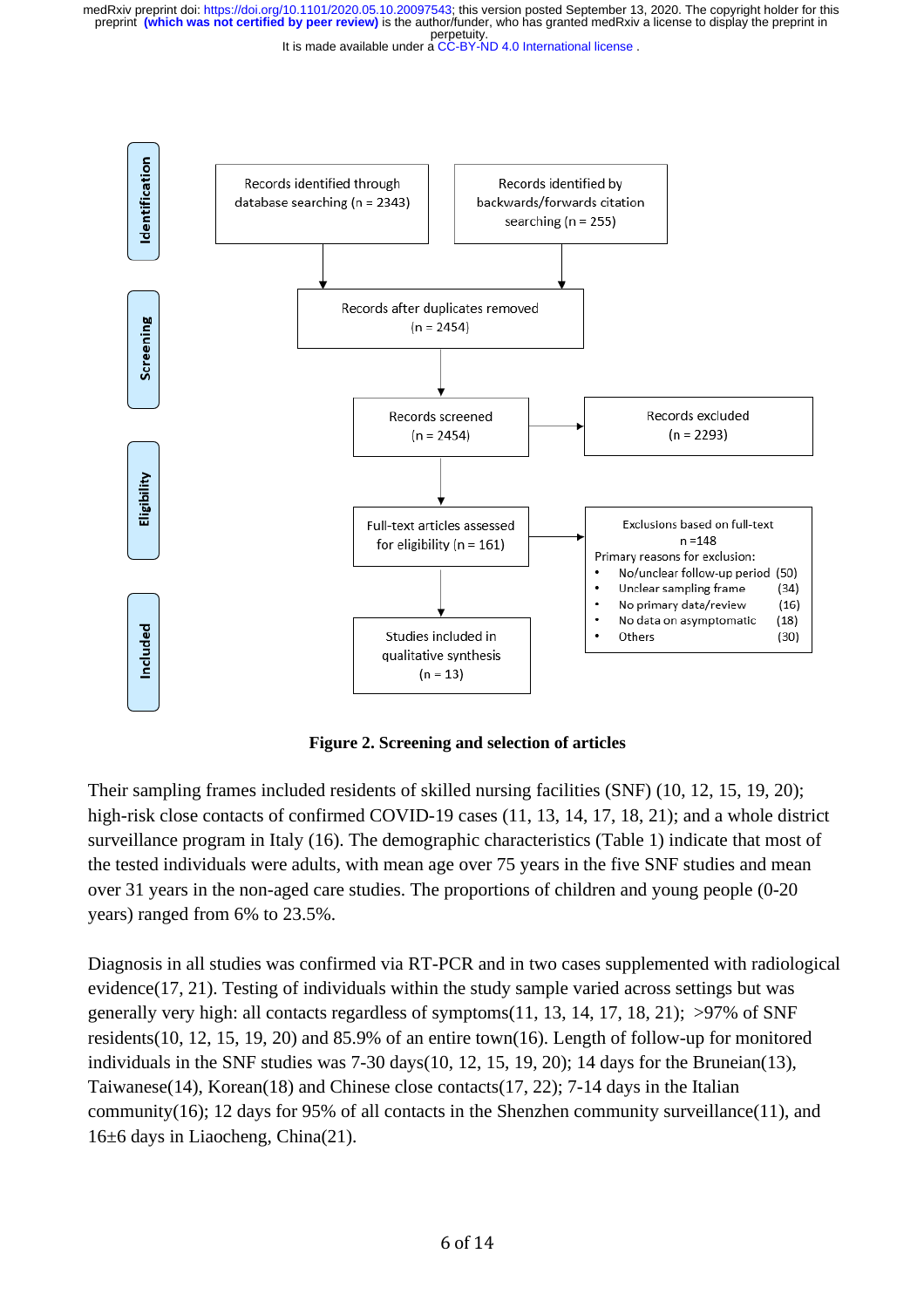It is made available under a [CC-BY-ND 4.0 International license](http://creativecommons.org/licenses/by-nd/4.0/) .

| Study ID, country,<br>and publication<br>status | <b>Study population (sampling</b><br>frame)                                                                                                     | Sample size, age                                                           | <b>Diagnostic</b><br>testing and<br>frequency                   | Length of<br>follow up of<br>asymptomatic<br>cases |
|-------------------------------------------------|-------------------------------------------------------------------------------------------------------------------------------------------------|----------------------------------------------------------------------------|-----------------------------------------------------------------|----------------------------------------------------|
| Roxby et al (USA)<br>Published                  | Residents of independent and<br>assisted living communities (Facility<br>1) in Seattle following two confirmed<br>cases between 5-9 Mar.        | N=79. Mean age of<br>cohort 86 years.                                      | Nasal swab,<br>RT-PCR,<br>twice a week<br>apart                 | 7 days                                             |
| Patel et al (USA)<br>Published                  | Residents and staff of skilled nursing<br>facility in Illinois on 15 Mar.                                                                       | n=126. Median age of<br>cases 82 years.                                    | Nasal swab,<br>RT-PCR, once                                     | 30 days                                            |
| Dora et al (USA)<br>Published                   | Residents of skilled nursing facility in<br>Veterans Affairs Greater Los Angeles<br>Healthcare System between 29 Mar-<br>23 Apr.                | N=99. Median age of<br>cohort 75 years.                                    | Nasal swab,<br>RT-PCR,<br>repeated<br>every 10 ds               | At least 14<br>days                                |
| <b>Blain et al</b><br>(France)<br>Published     | Nursing home residents in France<br>tested weekly since early Mar.                                                                              | N=79. Mean age 86<br>years.                                                | Nasal swab,<br>RT-PCR,<br>repeated<br>weekly                    | 6 weeks                                            |
| Arons et al (USA)<br>Published                  | Residents of skilled nursing facility<br>(Facility A) in Seattle following a<br>confirmed case on 1 Mar.                                        | N=86. Mean age of<br>cohort 77 years, mean<br>age of cases 79 years.       | Nasal swab,<br>RT-PCR,<br>twice a week<br>apart                 | 7 days                                             |
| Zhang et al<br>(China)<br>Published             | Close contacts of confirmed cases<br>between 28 Jan -15 Mar in<br>Guangzhou, China.                                                             | N=369. Median age 35<br>years.                                             | Nasal swab,<br>RT-PCR, at<br>least twice                        | 14 days                                            |
| Tian et al (China)<br>Preprint                  | Close contacts (co-workers, family<br>members, customers) of a confirmed<br>supermarket employee (super-<br>spreader) in Liaocheng city, China. | $N \sim 8000$ . Mean age of<br>cases 48 years.                             | Nasal swab,<br>RT-PCR,<br>repeated<br>every 2 days              | 16±6.15 days                                       |
| Cheng et al<br>(Taiwan)<br>Published            | High risk close contacts (household<br>members, HCWs) of first 100 cases in<br>Taiwan.                                                          | N=849. Mean age of<br>cohort 42 years, mean<br>age of cases 41 years.      | Nasal swab,<br>RT-PCR,<br>repeated<br>during 14-d<br>quarantine | 14 days                                            |
| Lavezzo et al<br>(Italy)<br>Published           | Majority of population of Italian<br>town of Vo following a COVID-19<br>death on 21 Feb.                                                        | $N=2,812$ . Mean age of<br>cohort 47 years, mean<br>age of cases 58 years. | Nasal swab,<br>RT-PCR,<br>twice, 7-14<br>ds apart               | 7-14 days                                          |
| Bi et al (China)<br>Published                   | Close contacts of cases confirmed<br>before 9 Feb in Shenzhen, China.                                                                           | $N=1,286$ . Mean age of<br>cohort 38 years, mean<br>age of cases 43 years. | Nasal swab,<br>RT-PCR,<br>repeated<br>during 14-d<br>quarantine | 95% followed<br>up for $12+$<br>days               |
| Chaw et al<br>(Brunei)<br>Preprint              | Bruneian attendants of a religious<br>event in Malaysia, where a confirmed<br>case was present.                                                 | N=1830. Mean age of<br>cohort 31 years, mean<br>age of cases 33 years.     | Nasal swab,<br>RT-PCR,<br>repeated<br>weekly                    | 14 days                                            |
| Luo et al (China)<br>Preprint                   | Close contacts of 347 confirmed<br>COVID-19 patients identified<br>between 13 Jan and 6 Mar in<br>Guangzhou, China.                             | $N=4,950$ . Mean age of<br>cohort 38 years, mean<br>age of cases 44 years. | Nasal swab,<br>RT-PCR,<br>repeated<br>every 2 ds                | 14 days                                            |
| Park et al<br>(Korea)<br>Published              | Employees, residents, and visitors of<br>a commercial+ residential building<br>where a confirmed case worked.                                   | N=1143. Mean age of<br>cohort 38 years.                                    | Nasal swab,<br>RT-PCR,<br>repeated<br>during 14-d<br>quarantine | 14 days                                            |

#### **Table 1. Characteristics of included studies (n=13)**

RT-PCR: Reverse Transcription-Polymerase Chain Reaction; HCWs: health care workers.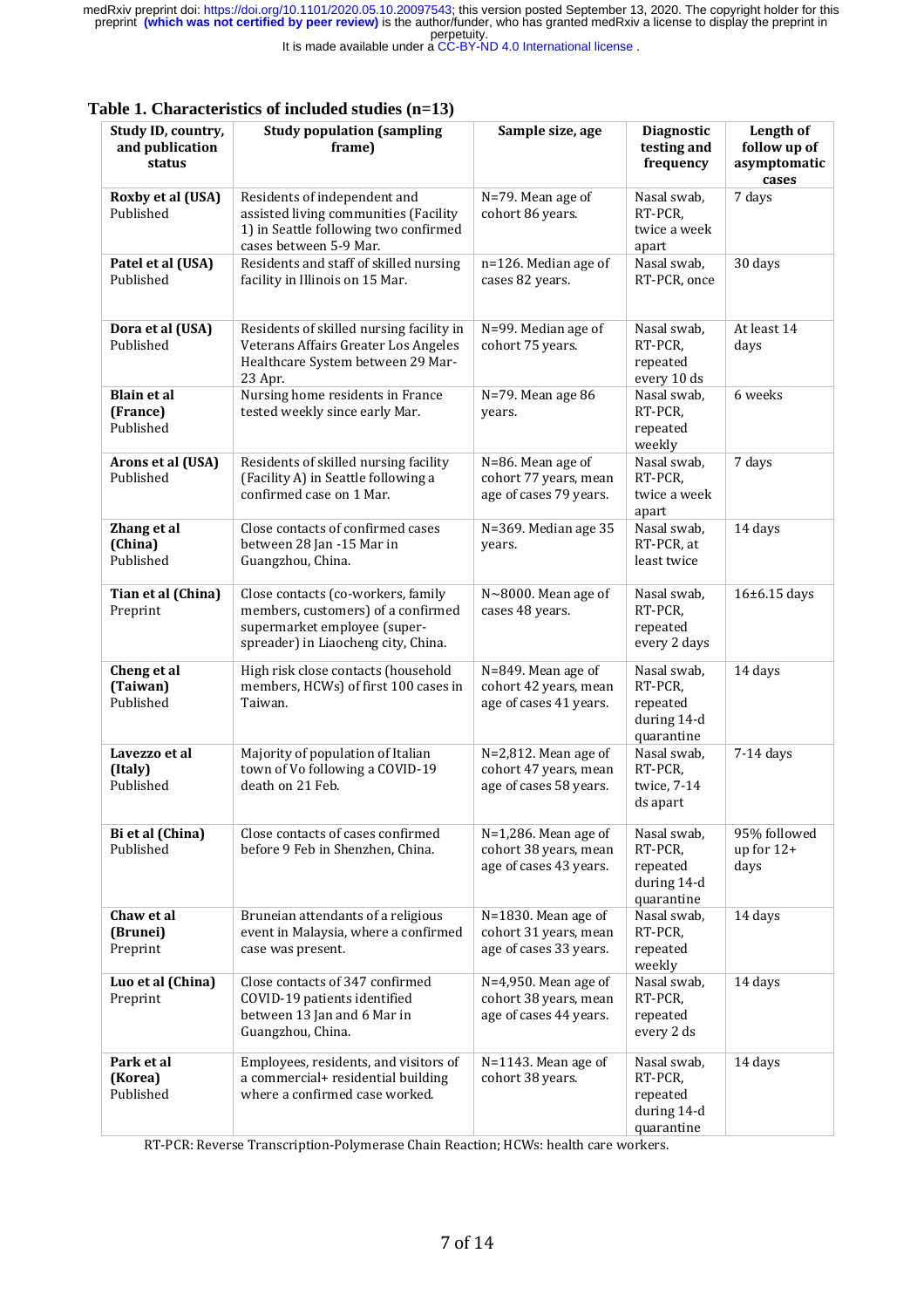It is made available under a [CC-BY-ND 4.0 International license](http://creativecommons.org/licenses/by-nd/4.0/) .

The proportion of asymptomatic cases in the 13 included studies ranged from 4% (95% CI 1% - 10%) in Korea(18) to 40% in Vo, Italy (16) and in an aged care facility in USA(20). Combining data from all 13 studies, we estimate that 17% of cases were asymptomatic (95% CI: 14% - 20%; fixed effects); for the eight non-aged care studies: 16% (13% - 19%), and for the five studies of SNFs 20% (14% - 27%) (Figure 3). The corresponding estimated proportions in the random effects metaanalysis were: overall 18% (95% CI: 9% - 26%), non-aged care 16% (7% - 26%), and aged care 21% (5% - 36%). The 95% prediction interval was 4%-52%. In the sensitivity analysis omitting studies where length of follow up was less than 14 days (10, 11, 16, 20), the overall estimate was modestly lower at 15% (fixed effect, 95% CI: 12%-18%) or 17% (random effects, 95% CI: 8-26%). Heterogeneity as expressed by  $I^2$  was 84%.



![](_page_7_Figure_4.jpeg)

Five studies reported data on secondary infection transmission from asymptomatic cases (Table 2). The asymptomatic transmission rates ranged from none to 2.2%, whereas symptomatic cases' transmission rates ranged between 0.8-15.4%. Cycle threshold (Ct) from real-time RT-PCR assays or the viral load did not differ between asymptomatic and symptomatic individuals in three of the studies.(10, 14, 16) Overall there was a 42% lower relative risk of asymptomatic transmission compared to symptomatic transmission (pooled Relative Risk: 0.58; (fixed-effects 95% CI 0.335- 0.994, p=0.047); 0.38 (random-effects 95% CI 0.13-1.083, p=0.07).  $I^2$ =43.4%).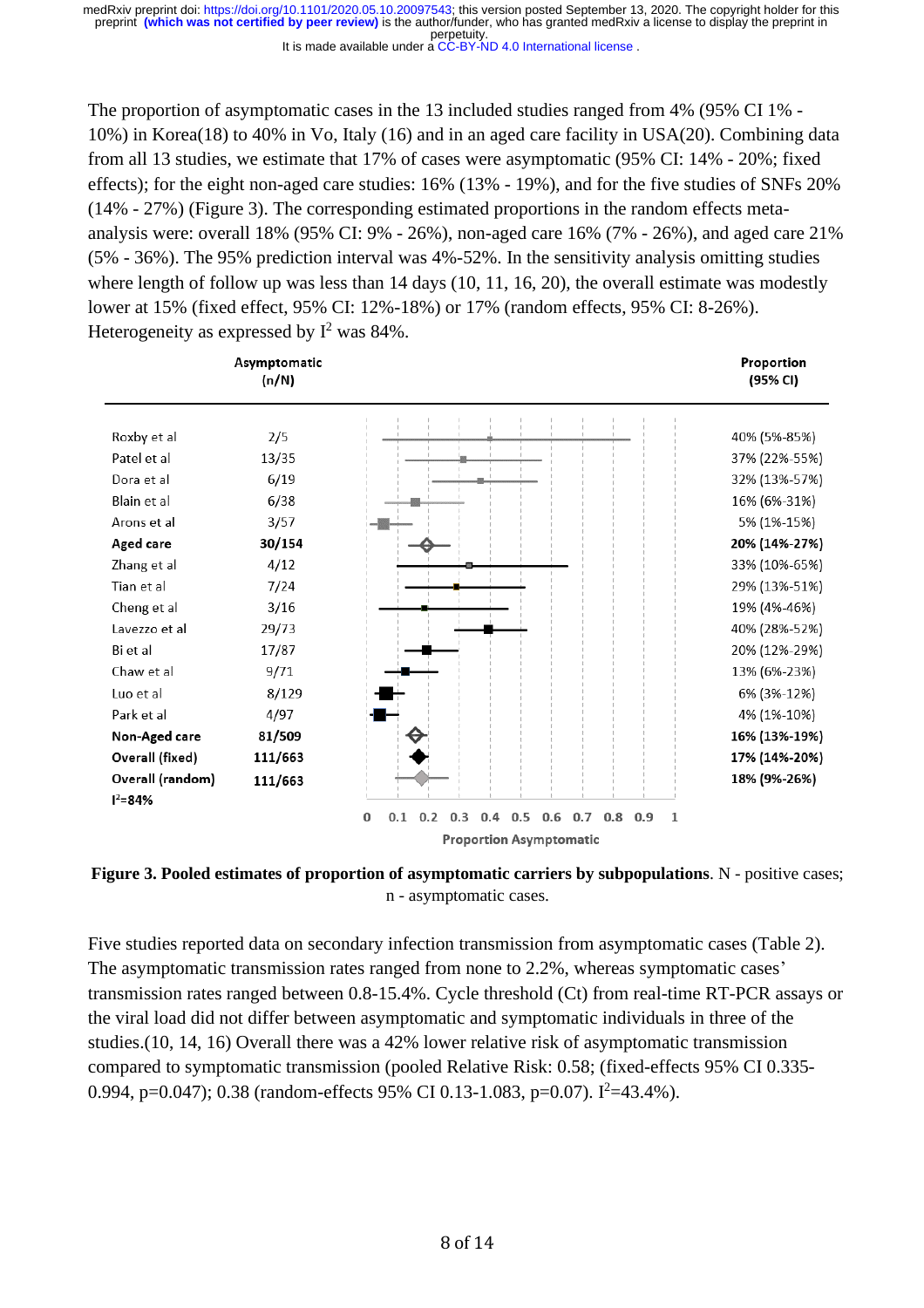| <b>Study ID</b> | Asymptomatic<br>transmission rate | <b>Symptomatic</b><br>transmission rate | <b>Relative risk</b> |
|-----------------|-----------------------------------|-----------------------------------------|----------------------|
| Zhang et al     | $1/119(0.8\%)$                    | $11/250(4.4\%)$                         | 0.2                  |
| Cheng et al     | $0/91(0\%)$                       | 22/2644 (0.8%)                          | 0.66                 |
| Chaw et al.     | 15/691 (2.2%)                     | 28/1010 (2.8%)                          | 0.78                 |
| Luo et al       | $1/305(0.3\%)$                    | 117/2305 (5.1%)                         | 0.06                 |
| Park et al      | $0/4(0\%)$                        | 34/221 (15.4%)                          | 0.72                 |

**Table 2. Comparison of secondary transmission rates**

#### **Risk of bias of included studies**

Table 3 summarizes the overall risk of bias assessment of the nine included studies (full list of risk of bias questions in Supplement 3). All of the studies were evaluated as low risk of bias for the sampling frame and length of follow up domains, which were part of the inclusion criteria (Domain 1 and 5). Two studies had potential non-response bias for not testing all of the eligible participants (14%  $(463/3275)$  of the target population was not tested in Lavezzo et al study $(16)$ ) or not reporting all tested participants results (87/98 cases were reported in Bi et al study(11)) (Domain 2). Four studies either had not tested the study population at least twice during the follow up period or had not provided clear information on it (Domain 3). Nine studies did not explicitly state the asymptomatic case definition they adhered to or had additional bias due to high percentage of people in the SNFs with severe cognitive impairment(10, 12, 15, 19, 20)(Domain 4).

**Table 3. Risk of bias in 9 included studies**. Green smiley face denotes low risk, yellow straight face – moderate or unclear risk.

| <b>Risk of bias</b> | 1. Was the         | 2. Was the                                                                                                                    | 3. Is the                              | 4. Was an                              | 5. Was the length |
|---------------------|--------------------|-------------------------------------------------------------------------------------------------------------------------------|----------------------------------------|----------------------------------------|-------------------|
| assessment          | sampling frame a   | likelihood of                                                                                                                 | reference                              | acceptable case                        | of follow-up to   |
| questions           | true or close      | non-response                                                                                                                  | standard used                          | definition used in                     | define case       |
|                     | representation of  | bias among those                                                                                                              | likely to                              | the study?                             | definition        |
|                     | the target         | at risk of                                                                                                                    | correctly classify                     |                                        | appropriate?      |
| <b>Included</b>     | population?        | infection                                                                                                                     | all SARS-CoV-2                         |                                        |                   |
| studies             |                    | minimal?                                                                                                                      | infections?                            |                                        |                   |
| Roxby et al         | $\mathbf{\hat{c}}$ | $\odot$                                                                                                                       | $\odot$                                | $\left(\frac{1}{2}\right)$             | $\mathbb{C}$      |
| Patel et al         | $\odot$            | $\odot$                                                                                                                       | $\odot$                                | $\left(\frac{1}{2}\right)$             | $\mathbb{C}$      |
| Dora et al          | $\mathbb{C}$       | $(\dot{\mathbb{C}})$                                                                                                          | $(\dot{\mathbb{C}})$                   | $\left(\frac{1}{2}\right)$             | $\odot$           |
| Blain et al         | $\odot$            | $\odot$                                                                                                                       | $\odot$                                | $\left(\frac{1}{2},\frac{1}{2}\right)$ | $\mathbb{C}$      |
| Arons et al         | $\mathbb{C}$       | $\odot$                                                                                                                       | $\mathbb{C}$                           | Œ                                      | $\mathbb{C}$      |
| Zhang et al         | $\odot$            | $\odot$                                                                                                                       | $\mathbb{C}$                           | $\odot$                                | $\mathbb{C}$      |
| Tian et al          | $\odot$            | $\odot$                                                                                                                       | 3                                      | (ِ=ِیَ                                 | $\odot$           |
| Chen et al          | $\odot$            | $\odot$                                                                                                                       | $\left(\frac{1}{2}\right)$             | $\left(\frac{1}{2},\frac{1}{2}\right)$ | $\mathbb{C}$      |
| Lavezzo et al       | $\odot$            | $\left(\begin{smallmatrix}\mathbf{0} & \mathbf{0} & \mathbf{0}\ \mathbf{0} & \mathbf{0} & \mathbf{0}\end{smallmatrix}\right)$ | $\odot$                                | (قية)<br>ر                             | $\odot$           |
| Bi et al            | $\mathbb{C}$       | $\left(\frac{1}{2}\right)$                                                                                                    | $\left(\frac{1}{2},\frac{1}{2}\right)$ | $\left(\frac{1}{2}\right)$             | $\odot$           |
| Chaw et al          | $\odot$            | $\odot$                                                                                                                       | $\left(\frac{1}{2}\right)$             | $\odot$                                | $\mathbb{C}$      |
| Luo et al           | $\odot$            | $\odot$                                                                                                                       | $\odot$                                | $\odot$                                | $\mathbb{C}$      |
| Park et al          | $\mathbf{\hat{c}}$ | $\mathbf{\hat{c}}$                                                                                                            | $\mathbf{C}$                           | $\mathbb{C}$                           | في)<br>رف         |

**Excluded studies**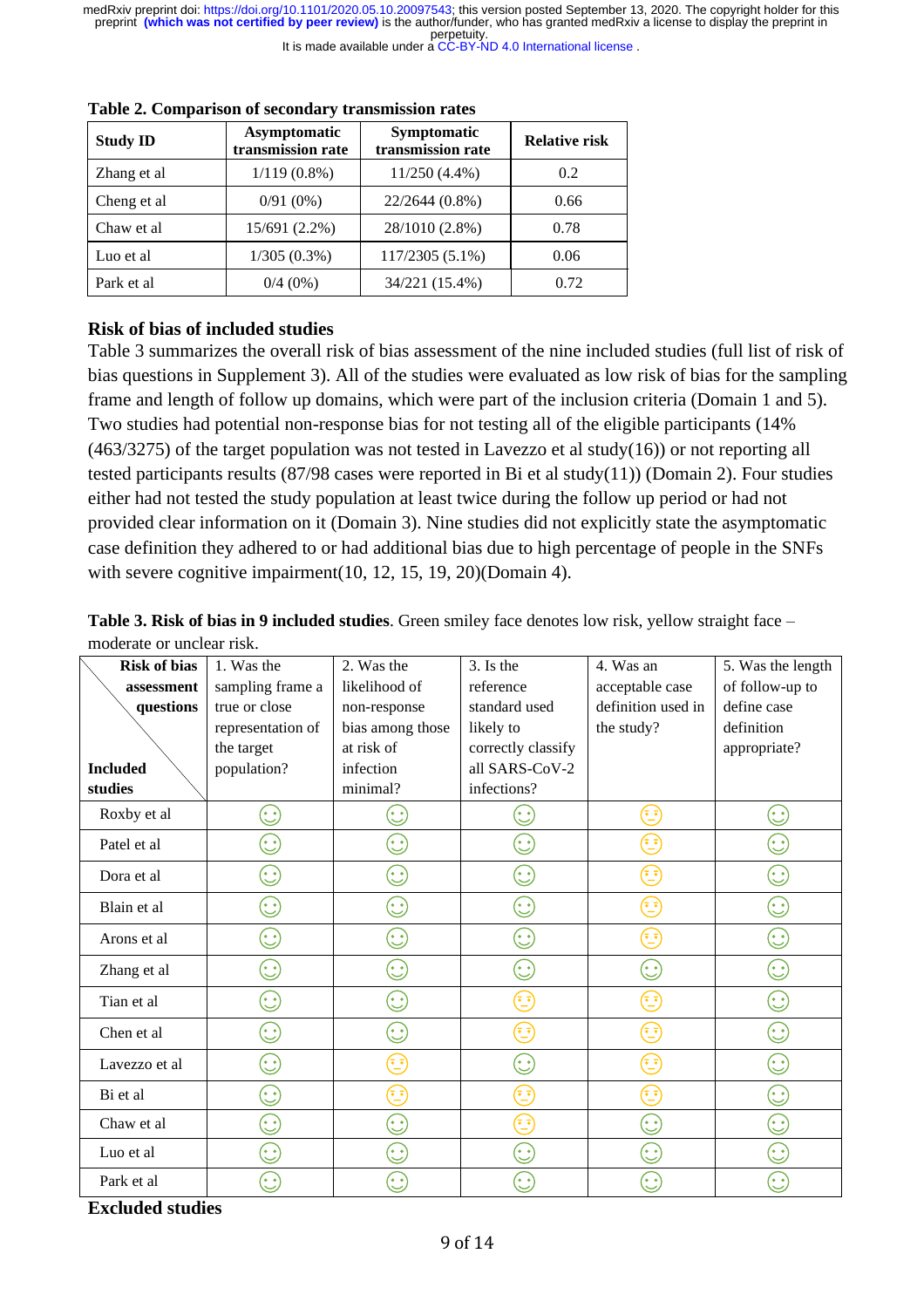Several well publicized studies did not meet our inclusion criteria. The outbreak on the Diamond Princess cruise ship involved 3,711 passengers of whom over 600 acquired COVID-19.(3) Many of the positive cases were relocated to medical facilities in Japan without details of their clinical progression. To correct for the lack of follow-up, Mizumoto and colleagues applied a statistical adjustment for the right censoring and estimated that 17.9% (95% CI 15.5% - 20.2%) of positive cases were asymptomatic.

An open invitation screening of the Icelandic population suggested around 0.8% of the population were SARS-CoV-2 positive, with half classified as (initially) asymptomatic.(2) However, as there was no follow-up, we cannot separate asymptomatic from pre-symptomatic. Furthermore, the study excluded symptomatic people undergoing targeted testing, which impeded an estimate of an overall asymptomatic rate.

A study of 215 pregnant women in New York identified 33 SARS-CoV-2 positive women.(23) On admission to the delivery unit, 4 of the 33 positive cases were symptomatic and 3 became symptomatic before postpartum discharge, suggesting an asymptomatic rate of 26/33 (79%). However, the 2 days of follow-up was insufficient to meet our inclusion criteria.

A case report of a pre-symptomatic Chinese businessman transmitting COVID-19 to a German business partner was also excluded because despite three other people acquiring the infection from the affected German source, none of them was asymptomatic at follow-up.(24) A 5-day pointprevalence testing of adults living in homeless shelters in Boston found 147 positive cases of which "the majority" had mild or no symptoms.(25) We excluded this study, as there was no numeric estimate for true asymptomatic, and no follow-up assessment.

Two studies examined people repatriated from overseas to their home countries by plane. Neither study was clear whether symptomatic people could board the plane and be included - and if excluded, they would overestimate the asymptomatic rates. The study of 565 Japanese citizens repatriated from China,(26) found 13 positives: 4 asymptomatic and 9 symptomatic, based on screening on arrival. The other of 383 Greek citizens repatriated from UK, Spain, and Turkey(27) found 40 asymptomatic positives on arrival, 4 of whom later self-reported symptoms. Again, the likely initial exclusion of symptomatic people, and the lack of comprehensive follow up would both overestimate the asymptomatic rates.

## **Discussion**

Though the rate of asymptomatic COVID-19 cases has received considerable attention, we could find only 13 studies that provided an adequate sample frame and follow-up to ascertain a valid estimate of the proportion of asymptomatic cases. The combined estimate of the asymptomatic proportion was 17% (95% CI 14% - 20%), but with considerable heterogeneity ( $I^2=84\%$ ) and a 95% prediction interval that ranged from 4% to 52%. There was no clear difference in the proportions between aged care and non-aged care studies. Only five of the 13 studies provided data on transmission rates from asymptomatic cases. The transmission risk from asymptomatic cases appeared to be lower than that of symptomatic cases, but there was considerable uncertainty in the extent of this (RR 0.58; 95% CI 0.335-0.994, p=0.047).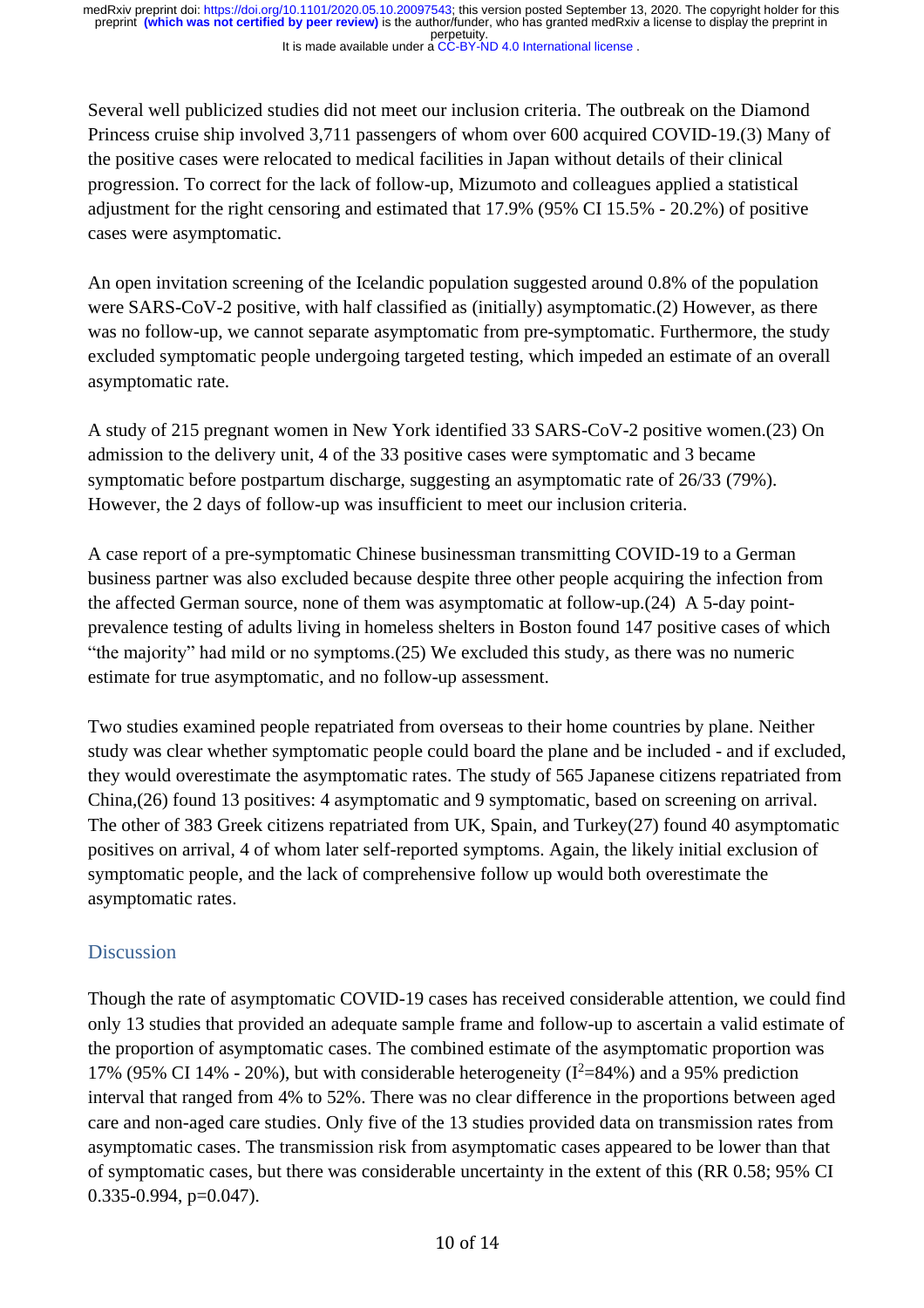It is made available under a [CC-BY-ND 4.0 International license](http://creativecommons.org/licenses/by-nd/4.0/) .

Strengths of our systematic review include achieving full methodological rigor within a much shorter time frame than traditional reviews using enhanced processes and automation tools.(5) We also critically assessed the risk of bias of all full text articles we screened to include studies with the least risk of bias in sampling frame and length of follow up domains to be able to differentiate between the asymptomatic and pre-symptomatic cases.

There are several limitations to our findings. First, our search focused on published and pre-print articles, and may have missed some public health reports that are either unpublished or only available on organisational websites. Second, the design and reporting of most of the studies had a number of important deficits that could impact their inclusion or our estimates. These deficits include the poor reporting of the sample frame, the testing and symptom check, and the follow-up processes. Such reporting would have been considerably aided by a flow chart of cases (as Lavezzo et al does) of identification, testing, and follow-up including missing data. A further important limitation was the poor reporting of symptoms, which was often simply dichotomised into symptomatic versus asymptomatic without clear definitions and details of possible mild symptoms. The included studies did not report sufficient data to examine the impact of age and underlying comorbidities on the asymptomatic rate. Finally, all included studies relied on RT-qPCR, hence some cases might have been missed due to false negative result, especially where study participants were only tested once.(28) If the tests missed more asymptomatic cases, then the true proportion of asymptomatic cases could be higher than our estimates. On the other hand, false positive results which may occur when people without symptoms are tested in low prevalence settings, would mean the true prevalence of asymptomatic cases was lower than our estimates.

Several other non-systematic and systematic reviews have examined the proportion of asymptomatic cases. The non-systematic reviews estimated asymptomatic rates between 5% and 80%.(4, 29) However, they only included early cross-sectional reports and did not critically appraise the study design, nor attempted to pool the most valid studies. Five other systematic reviews reported pooled estimates of asymptomatic rate between 8%-16%.(30-34) However, these reviews included studies we excluded due to high risk of bias in sampling frame. Ongoing monitoring for new studies is warranted but should include robust methodological assessment including ensuring included studies have sufficient follow up period to differentiate the asymptomatic from presymptomatic cases. Our review currently also has a more recent search date than the other reviews and includes sensitivity analysis by length of follow up time. Our estimate on risk of transmission by asymptomatic cases was comparable to two other empirical data reported by Buitrago-Garcia et al (RR 0.35) and Koh et al (RR 0.39).(32, 34)

Estimates of the proportion of the cases that are asymptomatic and the risk of transmission are vital parameters for modelling studies. Our estimates of the proportion of asymptomatic cases and their risk of transmission suggest that asymptomatic spread is unlikely to be a major driver of clusters or community transmission of infection, but the extent of transmission risk for pre-symptomatic and minor symptomatic cases remains unknown. The generalisability of the overall estimate is unclear, and we observed considerable variation across the included studies which had different settings, countries, and study design, reflected in the reasonably wide prediction interval.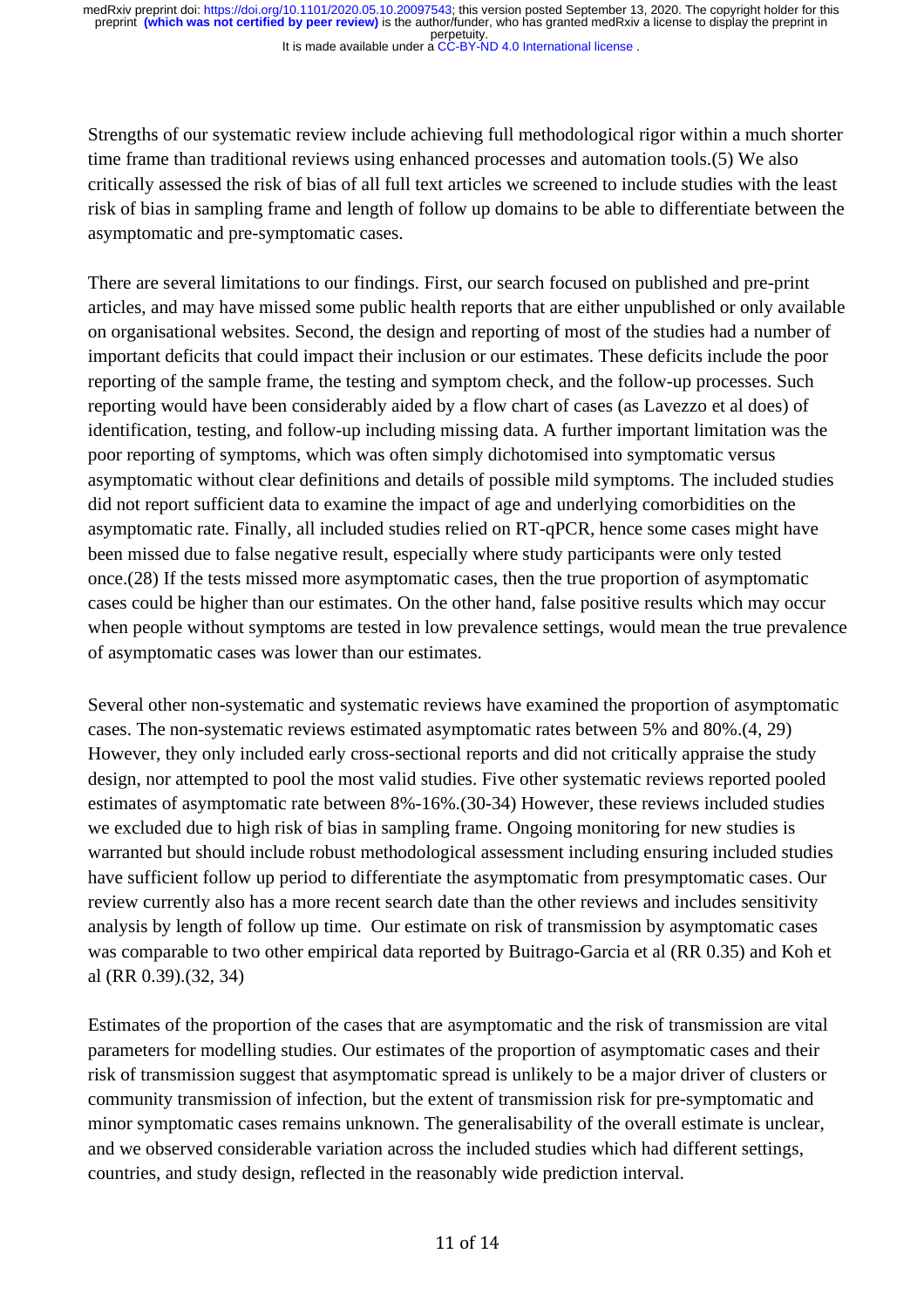It is made available under a [CC-BY-ND 4.0 International license](http://creativecommons.org/licenses/by-nd/4.0/) .

Many unanswered questions about asymptomatic cases remain. Only one of the more recent studies we included tested the patients for IgG antibodies to determine the seroconversion in the elderly. Without repeated and widespread RT-PCR and antibody tests, it is difficult to accurately estimate the prevalence of COVID-19 infection and inform our infection prevention strategies for.(35) The role of viral load and virus shedding dynamics in asymptomatic and symptomatic cases will further help answer the question of forward transmission and disease length and severity. Other unknowns include whether there is a difference in in the proportion of cases that are asymptomatic according to age (particularly children vs adults), sex, or underlying comorbidities; and whether asymptomatic cases develop long-term immunity to new infections. For most studies, the PCR (+) cases were traced from the index cases and the testing were carried out mostly at the beginning of the pandemic wave for the locale. So, for this review of inception cohorts, people with long-term persistent positive testing were unlikely to be misclassified as asymptomatic. The issue of persistent PCR positivity after a person has recovered from infection might be of concern to more recent studies conducted at some time after the "first" wave of the pandemic has happened. In such studies, researchers will need to ask about history of illness compatible with COVID-19 even if this occurred months ago, and the PCR testing could be supplemented by other tests such as viral culture and anti-SARS-CoV-2 antibody tests.

Our recommendations for future research also include improved clearer reporting of methods, sampling frames, case definition of asymptomatic, extent of contact tracing, duration of follow-up periods, presentation of age distribution of asymptomatic cases and separation of presymptomatic and mild cases from asymptomatic cases in result tables. Most studies used a limited definition of asymptomatic COVID-19 case. That could lead to mixing paucisymptomatic people with the asymptomatic cases. If that were common issue, then the true asymptomatic prevalence would be even lower than the current estimates. A reliable estimate of the proportion of asymptomatic cases and the burden of disease is imperative in our understanding of infection transmission capacity of asymptomatic cases to inform public health measures for these individuals who according to our findings appear to pose lower risk of transmission. Until we have further immunological and epidemiological evidence, we advise that the importance of asymptomatic cases for driving the spread of pandemic to be considered with caution.

**Authors' contributions**: PG conceived the study and co-designed with OB, MC, and KB. JC led the literature searches including backward and forward citation analysis. OB and MC conducted the parallel title, abstract and full text screening. OB, MC, PG, KB did data extraction. KB and PG did meta-analysis. OB, MC and KB did risk of bias analysis of included studies. MLM provided expertise in interpretation of the findings. All authors contributed to resolving disagreements throughout the study conduct and to writing of the manuscript.

**Conflict of interest:** All authors have completed the ICMJE uniform disclosure form. Prof Mary-Louise McLaws is a member of World Health Organization (WHO) Health Emergencies Program Experts Advisory Panel for Infection Prevention and Control (IPC) Preparedness, Readiness and Response to COVID-19 and WHO IPC Guidance Development Group for COVID-19. Acknowledgment: We thank the authors of eligible manuscripts for their replies to our queries.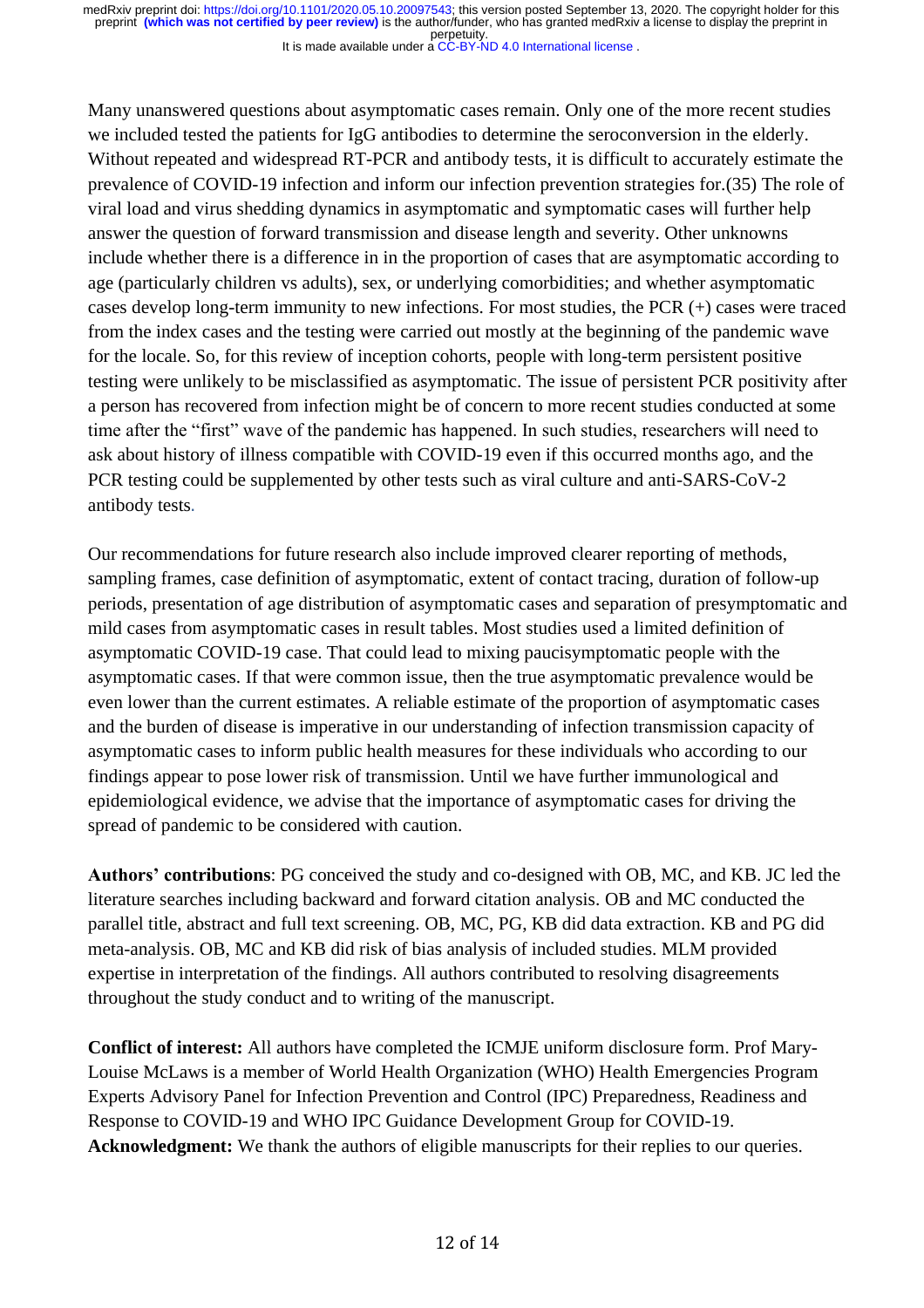#### It is made available under a [CC-BY-ND 4.0 International license](http://creativecommons.org/licenses/by-nd/4.0/) .

## References

1. Yuen K-S, Ye ZW, Fung S-Y, Chan C-P, Jin D-Y. SARS-CoV-2 and COVID-19: The most important research questions. Cell & Bioscience. 2020;10(1):40.

2. Bai Y, Yao L, Wei T, Tian F, Jin D-Y, Chen L, et al. Presumed Asymptomatic Carrier Transmission of COVID-19. JAMA. 2020;323(14):1406-7.

3. Mizumoto K, Kagaya K, Zarebski A, Chowell G. Estimating the asymptomatic proportion of coronavirus disease 2019 (COVID-19) cases on board the Diamond Princess cruise ship, Yokohama, Japan, 2020. Euro Surveill. 2020;25(10).

4. Heneghan C, Brassey J, Jefferson T. COVID-19: What proportion are asymptomatic? : Centre for Evidence-Based Medicine,; 2020 [Available from: https://www.cebm.net/covid-19/covid-19-what-proportion-are-asymptomatic/.

5. Clark J, Glasziou P, Del Mar C, Bannach-Brown A, Stehlik P, Scott AM. A full systematic review was completed in 2 weeks using automation tools: a case study. J Clin Epidemiol. 2020;121:81-90.

6. Clark JM, Sanders S, Carter M, Honeyman D, Cleo G, Auld Y, et al. Improving the translation of search strategies using the Polyglot Search Translator: a randomized controlled trial. J Med Libr Assoc. 2020;108(2):195-207.

7. World Health Organization. Coronavirus disease 2019 (COVID-19) Situation Report - 66. Geneva; 2020 26 March 2020.

8. Hoy D, Brooks P, Woolf A, Blyth F, March L, Bain C, et al. Assessing risk of bias in prevalence studies: modification of an existing tool and evidence of interrater agreement. Journal of clinical epidemiology. 2012;65(9):934-9.

9. Whiting PF, Rutjes AW, Westwood ME, Mallett S, Deeks JJ, Reitsma JB, et al. QUADAS-2: a revised tool for the quality assessment of diagnostic accuracy studies. Annals of internal medicine. 2011;155(8):529-36.

10. Arons MM, Hatfield KM, Reddy SC, Kimball A, James A, Jacobs JR, et al. Presymptomatic SARS-CoV-2 Infections and Transmission in a Skilled Nursing Facility. New England journal of medicine. 2020.

11. Bi Q, Wu Y, Mei S, Ye C, Zou X, Zhang Z, et al. Epidemiology and transmission of COVID-19 in 391 cases and 1286 of their close contacts in Shenzhen, China: a retrospective cohort study. The Lancet Infectious diseases. 2020.

12. Blain H, Rolland Y, Tuaillon E, Giacosa N, Albrand M, Jaussent A, et al. Efficacy of a Test-Retest Strategy in Residents and Health Care Personnel of a Nursing Home Facing a COVID-19 Outbreak. J Am Med Dir Assoc. 2020;21(7):933-6.

13. Chaw L, Koh WC, Jamaludin SA, Naing L, Alikhan MF, Wong J. SARS-CoV-2 transmission in different settings: Analysis of cases and close contacts from the Tablighi cluster in Brunei Darussalam. medRxiv; 2020.

14. Cheng H-Y, Jian S-W, Liu D-P, Ng T-C, Huang W-T, Lin H-H. Contact Tracing Assessment of COVID-19 Transmission Dynamics in Taiwan and Risk at Different Exposure Periods Before and After Symptom Onset. JAMA internal medicine. 2020.

15. Dora AV, Winnett A, Jatt LP, Davar K, Watanabe M, Sohn L, et al. Universal and Serial Laboratory Testing for SARS-CoV-2 at a Long-Term Care Skilled Nursing Facility for Veterans - Los Angeles, California, 2020. MMWR Morb Mortal Wkly Rep. 2020;69(21):651-5.

16. Lavezzo E, Franchin E, Ciavarella C, Cuomo-Dannenburg G, Barzon L, Del Vecchio C, et al. Suppression of a SARS-CoV-2 outbreak in the Italian municipality of Vo'. Nature. 2020.

17. Luo L, Liu D, Liao X-l, Wu X-b, Jing Q-l, Zheng J-z, et al. Modes of contact and risk of transmission in COVID-19 among close contacts. medRxiv; 2020.

18. Park SY, Kim YM, Yi S, Lee S, Na BJ, Kim CB, et al. Coronavirus Disease Outbreak in Call Center, South Korea. Emerging infectious diseases. 2020;26(8).